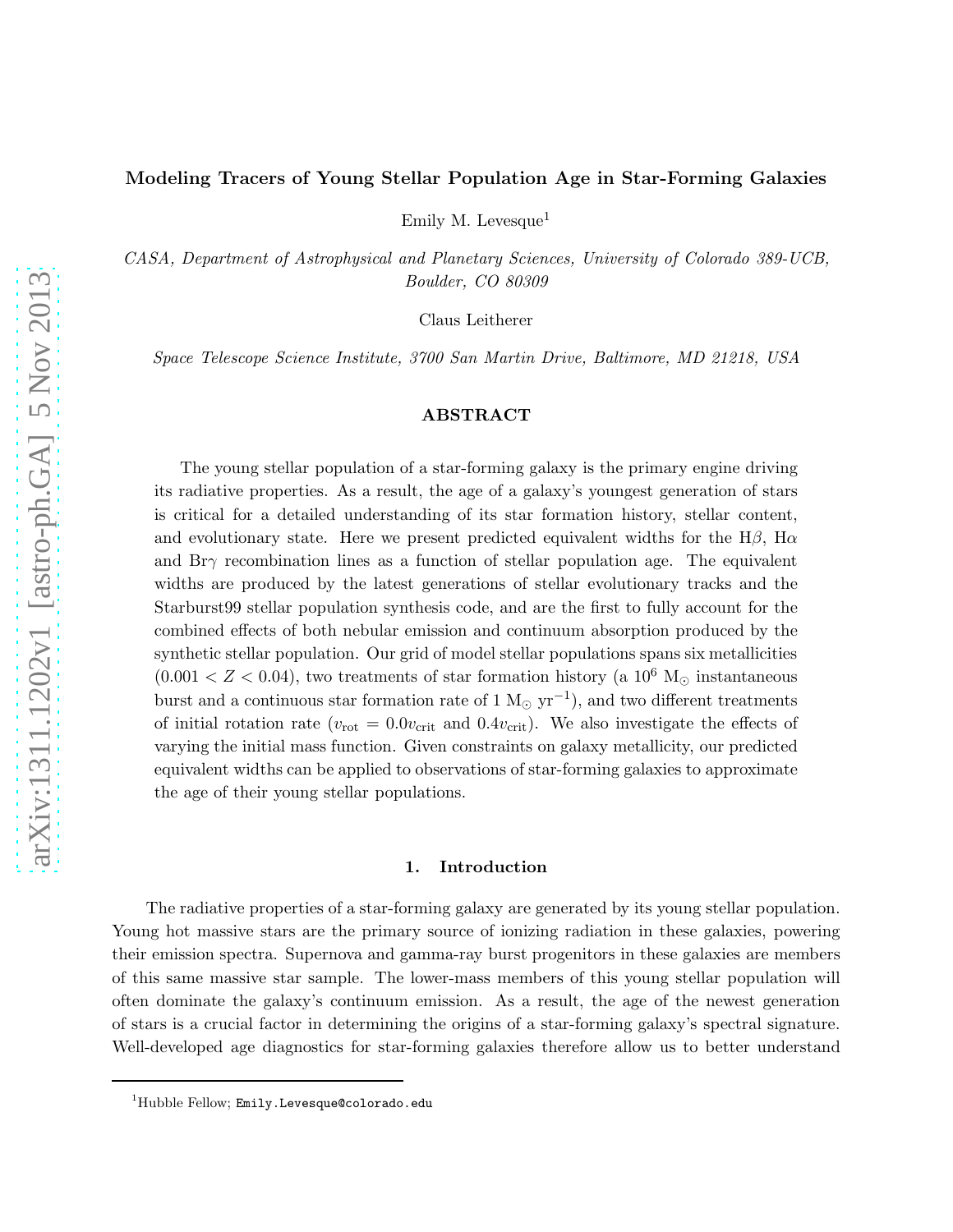the nature of the galaxies' overall star formation history, the nature of their stellar content, and their current state of evolution and ionization.

The equivalent widths of the strongest hydrogen recombination lines –  $H\beta$ ,  $H\alpha$ , and Br $\gamma$  – are all expected to be excellent indicators of young stellar population age. The steady decrease of the ionizing photon flux as the youngest and hottest massive stars die will deplete the nebular component of the hydrogen lines, while the underlying absorption will decrease at a much slower rate due to the substantial contribution from cooler lower-mass stars. As a result, the equivalent widths of these features will directly measure the ratio of the young ionizing population over the older non-ionizing population (Stasińska & Leitherer 1996, Leitherer 2005).

Dottori (1981) was the first to predict that the equivalent width of  $H\beta$  (W( $H\beta$ )) should decrease with the age of a starburst. Soon after, Copetti et al. (1986) modeled a starburst HII region and found that  $W(H\beta)$  decreased almost monotonically with age. The first in-depth analysis of this and other similar age diagnostics was presented in Stasinska & Leitherer (1996). While the nature of the hydrogen recombination lines is complicated by other parameters such as metallicity, the nature of the initial mass function (IMF), stellar mass loss rates, and older underlying stellar populations, both Copetti et al. (1986) and Stasinska & Leitherer (1996) concluded that the primary determining factor in these line widths was starburst age. Finally, Schaerer & Vacca (1998) presented a suite of evolutionary synthesis model outputs that illustrated the evolution of  $W(H\beta)$  with age for a variety of different metallicities, clarifying the abundance dependence of this age diagnostic. This metallicity-dependent  $W(H\beta)$ -age relation was recently quantified in Levesque et al. (2010a). Based on these theoretical relations,  $W(H\beta)$  has since been used as a direct proxy for starburst age (e.g. Stasińska et al. 2001).

More recently, Fernandes et al. (2003) were the first to verify from observations that  $W(H\beta)$ does indeed decrease with starburst age, combining empirical determinations of starburst age with observations and synthetic galaxy spectra. Martín-Manjón et al. (2008) further extended these age diagnostics to more complex star formation histories; while  $W(H\beta)$  is a reliable gauge of a single coeval burst's stellar population, most realistic galaxy models much account for multiple star formation episodes. They concluded that even when modeling multiple starbursts,  $W(H\beta)$  served as a good age indicator out to ∼10 Myr.

Applying model-based age diagnostics to observations of star-forming galaxies requires accommodating for several complicating factors. Underlying continuum absorption from the lower-mass members of the young stellar population will decrease the observed value of the  $W(H\beta)$  equivalent widths, making calibrations based only on the nebular emission features uncertain by as much as a factor of 2 at later ages and weaker nebular equivalent widths (Fernandes et al. 2003). González-Delgado (1999, 2005) present detailed examinations of how equivalent widths for the H $\alpha$  and H $\beta$ absorption features evolve with time for a starburst. Effectively accounting for this absorption component is crucial when developing a calibration meant to be applied to observations. Furthermore, a pure starburst model lacks any contribution from an older stellar population, which yields a much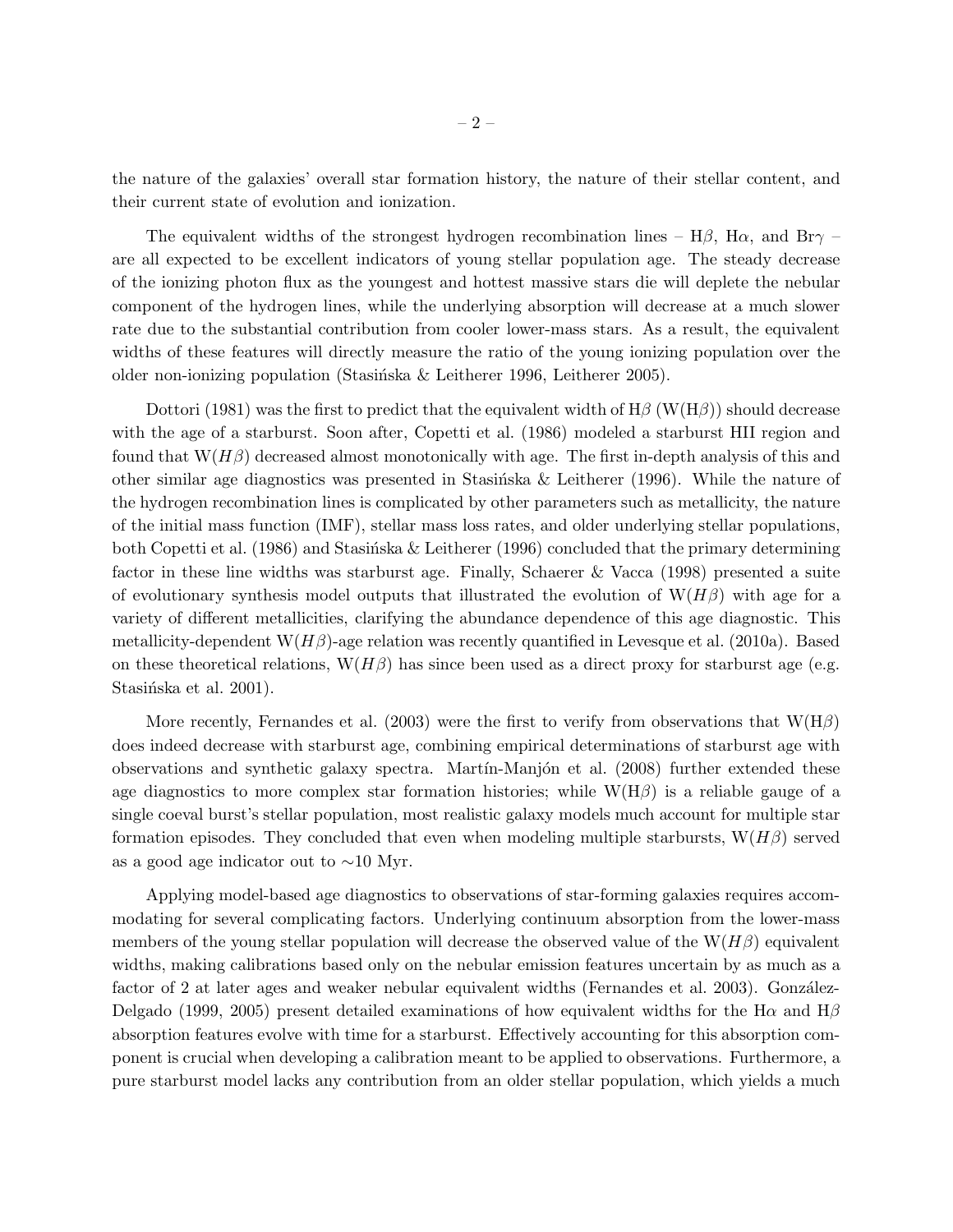redder continuum and disproportionately dilutes observed equivalent widths for lines at shorter wavelengths; for further discussion of dilution effects see Fernandes et al. (2003) and Section 4. Finally, while stellar mass loss rates were found to be a secondary effect by Copetti et al. (1986), subsequent generations of stellar evolutionary models have newly emphasized the critical role that mass loss and other physical properties such as rotation and binarity can have on the lifetimes of stellar populations and even the particular phases predicted at a given mass by evolutionary tracks (e.g. Meynet et al. 1994, Vanbeveren et al. 1998Eldridge & Stanway 2009, Ekström et al. 2012, Levesque et al. 2012, Georgy et al. 2013).

Here we present our theoretical relations between  $W(H\beta)$ ,  $W(H\alpha)$ ,  $W(Br\gamma)$ , and age. Our results are based on the latest generation of stellar evolutionary tracks and the Starburst99 stellar population synthesis code, and are the first to account for the combined effects of nebular emission and continuum absorption in our measurements of equivalent widths. In Section 2 we present the parameters adopted in our stellar population synthesis models and describe the analyses used to calculate our final equivalent widths. In Section 3 we illustrate the age evolution of  $W(H\beta)$ ,  $W(H\alpha)$ ,  $W(Br\gamma)$  in our models and consider the effects produced by different star formation histories, variations to the IMF, and treatments of stellar rotation. Finally, in Section 4 we discuss persisting challenges for age diagnostics in observed spectra of star-forming galaxies as well as future improvements and analyses that could improve these diagnostics.

### 2. Model Grid Parameters

For our analysis of the W(H $\beta$ ), W(H $\alpha$ ), and W(Br $\gamma$ ) evolution with age, we use models produced by the Starburst99 evolutionary synthesis code (Leitherer et al. 1999, 2010; Leitherer & Chen 2009; Vázquez & Leitherer 2005). The Starburst99 code initially generates the mass distribution of a stellar population for a given metallicity  $Z$  and following a specified initial mass function (IMF). Stellar evolutionary tracks are then used to assign fundamental stellar parameters (e.g. luminosity, effective temperature, etc.) and their variation with time commencing on the zero-age main-sequence and terminating when the end-point of stellar evolution is reached. For each time step during the evolution and for each mass interval, the code assigns properties such as the resulting energy distribution, color, chemical yields, and others. Integration over all masses and all stellar generations then provides the synthetic properties of the full population. The adjustable input parameters of the models are the initial chemical composition, the IMF as specified via the slope  $\alpha$  and the upper and lower mass limits, and the star formation history. The stellar evolution models are fixed and considered well calibrated. It is important to realize that evolution models for massive stars are not derived from first principles but have built-in adjustable parameters, such as the mixing length and the mass loss rates, which were previously calibrated via observations of resolved stellar populations in the Local Group of galaxies. The main constraints are provided by the width of the main-sequence, ratios of various stellar types, and determinations of individual stellar parameters (e.g. Massey 2013). In order to produce realistic equivalent widths for  $H\beta$  and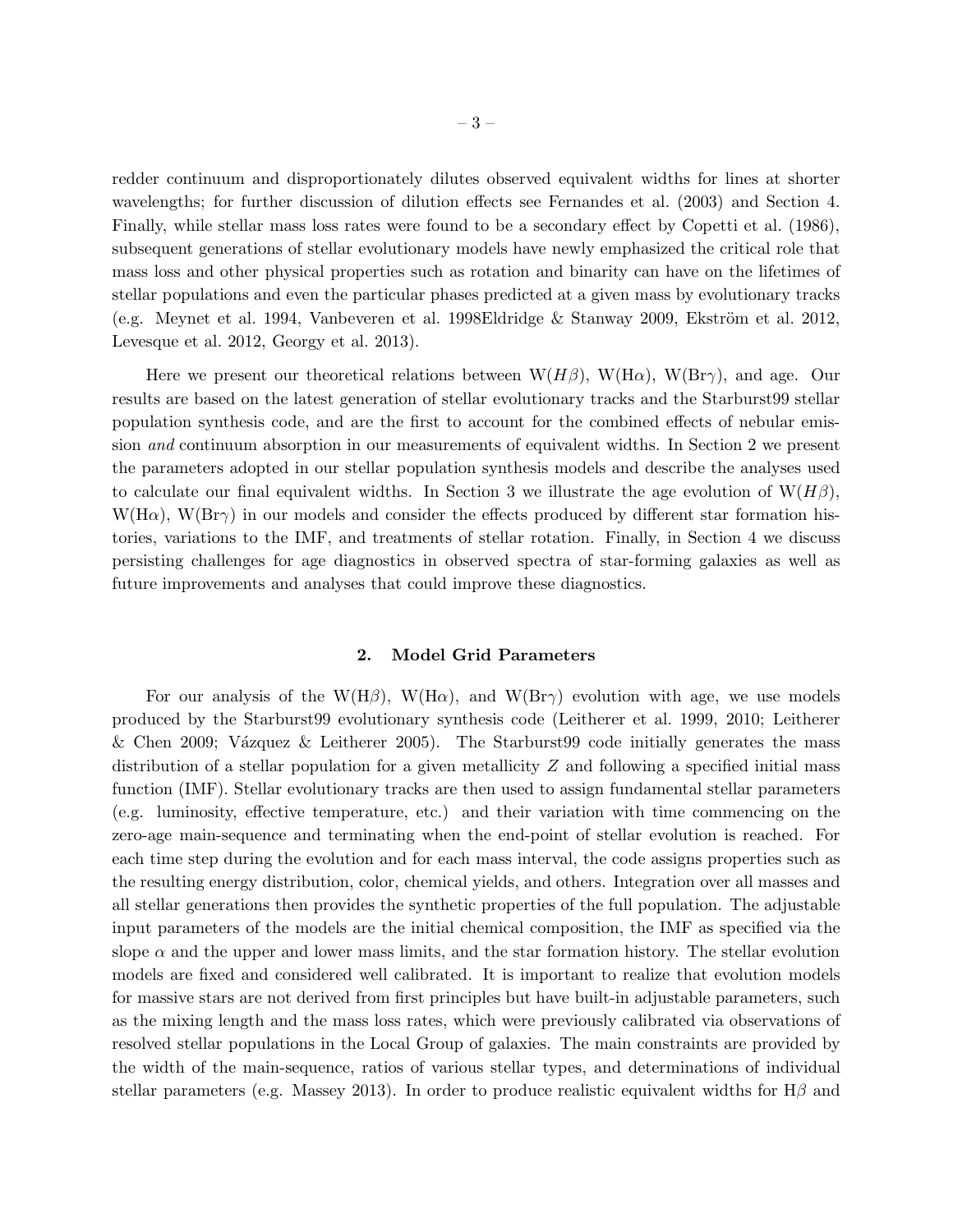$H\alpha$ , we require models that account for the combined effects of the nebular emission and continuum as well as underlying stellar absorption, which becomes significant at 6-8 Myr in the optical regime (see Gonz´alez Delgado et al. 2005). We therefore use optical high-resolution output spectra from Starburst99 produced using the latest improvements in stellar atmosphere models, accommodating key components such as non-LTE effects and line blanketing (for a detailed discussion of these high-resolution models, see Martins et al. 2005).

Starburst99 computes the ionizing fluxes from the set of model atmospheres published by Smith et al. (2002), which are assigned to each data point provided by the evolutionary tracks. The atmospheres are based on the WM-Basic (Pauldrach et al. 2001) and CMFGEN (Hillier  $\&$ Miller 1998) codes, which are generally considered the most appropriate for massive O- and Wolf-Rayet (WR) stars, respectively. Both sets of atmospheres are spherically extended and account for the hydrodynamics of the outflow (see the discussion in Smith et al. 2002 for a comparison of their main features). Both models sets were tailored by Smith et al. (2002) to match the properties of the Geneva evolutionary tracks and are therefore directly compatible with these evolution models. The WM-Basic O-stars models are used along the main-sequence and early post-main-sequence until the surface hydrogen abundance by mass reaches 0.4. Stars with lower hydrogen abundance are considered WR stars and are modeled with the CMFGEN atmospheres. The surface abundances of the major elements change drastically during the WR phase, and the CMFGEN atmosphere abundances are modified accordingly. While there is consistency between the CMFGEN abundances and the chemical composition of the tracks, this is not the case for the WM-Basic O-star models. In particular, the decrease of the hydrogen abundance is not accounted for. Fortunately, Starburst99 allows us to investigate whether the variable hydrogen abundance along the main-sequence tracks affect the emergent Lyman continuum. The Starburst99 code incorporates an additional set of WM-Basic models as part of a high-resolution UV library (Leitherer et al. 2010). These models cover the spectral region 900-3000A and do in fact account for the hydrogen and helium variation along the main-sequence. Comparison of the Smith et al. (2002) and Leitherer et al. (2010) models shortward of the Lyman edge suggest negligible differences.

The emergent fluxes of spherical, expanding atmospheres are sensitive to the wind densities, and therefore to the mass-loss rates. This sensitivity is particularly pronounced at the shortest wavelengths in the ionized helium continuum below 228Å. The mass-loss rates of the atmosphere models adopted by Smith et al. (2002) are calibrated via observed values. In contrast, the massloss rates in the stellar evolution models are initially based on observations but then are adjusted to enforce agreement between the observed and theoretical upper Hertzsprung-Russell diagram. Generally, the rates in the evolution models are higher than those used for the atmospheres. However, this is not a concern for the hydrogen Lyman continuum, for which wind effects are almost negligible. This can be appreciated in Fig. 3 of Smith et al. (2002) where the UV part of the spectrum of a WM-Basic model is compared to a static plane-parallel Kurucz model (Lejeune et al. 1997). The latter can be thought of an atmosphere with zero mass loss. As expected, there are large differences below 228Å, whereas the two models are identical (except for line-blanketing) in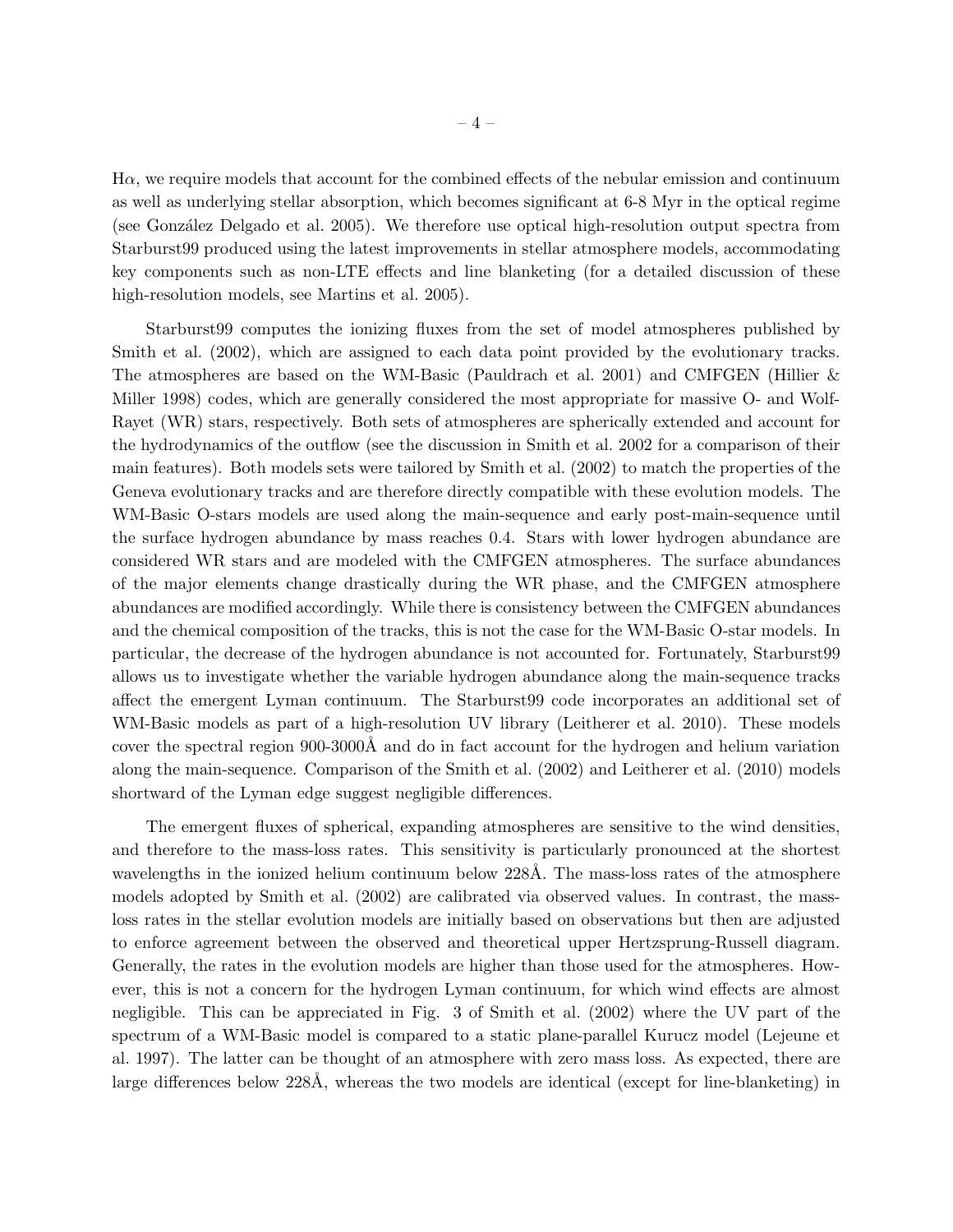the hydrogen Lyman continuum.

We include seven different sets of stellar evolutionary tracks in our models spanning six different metallicities. We begin with the set of non-rotating stellar evolutionary tracks presented in Meynet et al. (1994) that adopt a "high" mass loss rate enhanced to approximate rotation effects. These tracks are calculated at metallicities of  $Z = 0.001, 0.004, 0.008, 0.020,$  and 0.040 (here we define Z as the mass-weighted heavy element abundance where the Sun has  $Z = 0.014$  on the scale discussed by Asplund et al. 2005). Note that the high-resolution stellar spectra in Starburst99 are available at metallicities of  $Z = 0.001, 0.008, 0.020,$  and 0.040 (lacking  $Z = 0.004$ ); as a result, the  $Z = 0.004$ evolutionary tracks are paired with the  $Z = 0.008$  spectra. We also include the two new sets of stellar evolutionary tracks at  $Z = 0.014$  presented in Ekström et al. (2012). Both included updated opacities, nuclear reaction rates, and mass-loss treatments as compared to the previous generation of models. Most importantly, one set of the new tracks models the evolution of non-rotating stars (initial  $v_{\rm rot} = 0.0v_{\rm crit}$ ), while the other models the evolution of stars with an initial rotation velocity of  $v_{\text{rot}} = 0.4v_{\text{crit}}$  (where  $v_{\text{crit}}$  is the break-up speed at the equator). For more discussion of these evolutionary tracks, see Ekström et al.  $(2012)$ .

We adopt two different treatments of the SFH in our models: a zero-age instantaneous burst of star formation with a fixed mass of  $10^6 M_{\odot}$ , and continuous star formation with a constant rate of  $1 M_{\odot}$  yr<sup>-1</sup>, starting from an initial time of 0 Myr and assuming a stellar population large enough to fully sample the upper end of the IMF. Modeling an instantaneous burst of star formation allows us to clearly trace the effects of a single coeval stellar population, while a continuous star formation treatment represents the other extreme of a stellar population that reaches and sustains equilibrium after the first 3-4 Myr. In reality, most star-forming galaxies occupy a middle ground between the two extreme star formation histories that we model here, showing evidence of several short bursts of star formation interleaved with quiescent periods (see, for example, Terlevich et al. 2004, Martín-Manjón et al. 2008). Starting with an initial 0 Myr age, we simulate the evolution of our synthetic stellar populations up to 20 Myr in 0.5 Myr increments. At ages >20 Myr for the instantaneous burst stellar populations, the galaxy spectrum becomes dominated by lower-mass stars and the nebular emission features disappear as the hot ionizing massive star population dies out.

Our initial grid of Starburst99 outputs was run with a Kroupa IMF, with  $\alpha = 1.3$  for the  $0.1M_{\odot}$ -0.5M<sub> $\odot$ </sub> mass range and  $\alpha = 2.3$  for  $0.5M_{\odot}$ -100M<sub> $\odot$ </sub> (Kroupa 2001). However, in order to explore the effects of the IMF on our age diagnostic lines, we also ran models for the  $Z = 0.014$ rotating and non-rotating stellar populations that adopt  $\alpha = 1.3$  and  $\alpha = 3.3$  for the  $0.5M_{\odot}$ - $100M_{\odot}$ mass range (the regime of interest for our work given the dominance of massive stars at these early ages) to examine the impact of varying IMFs. All three IMFs have a mass range of  $0.1M_{\odot}$ -100M<sub> $\odot$ </sub>.

The combined nebular emission and continuum components of  $W(H\beta)$ ,  $W(H\alpha)$ , and  $W(Br\gamma)$ were determined directly from the ewidth output file of the Starburst99 code, which includes the results of the code's determinations of continuum luminosities, line luminosities, and equivalent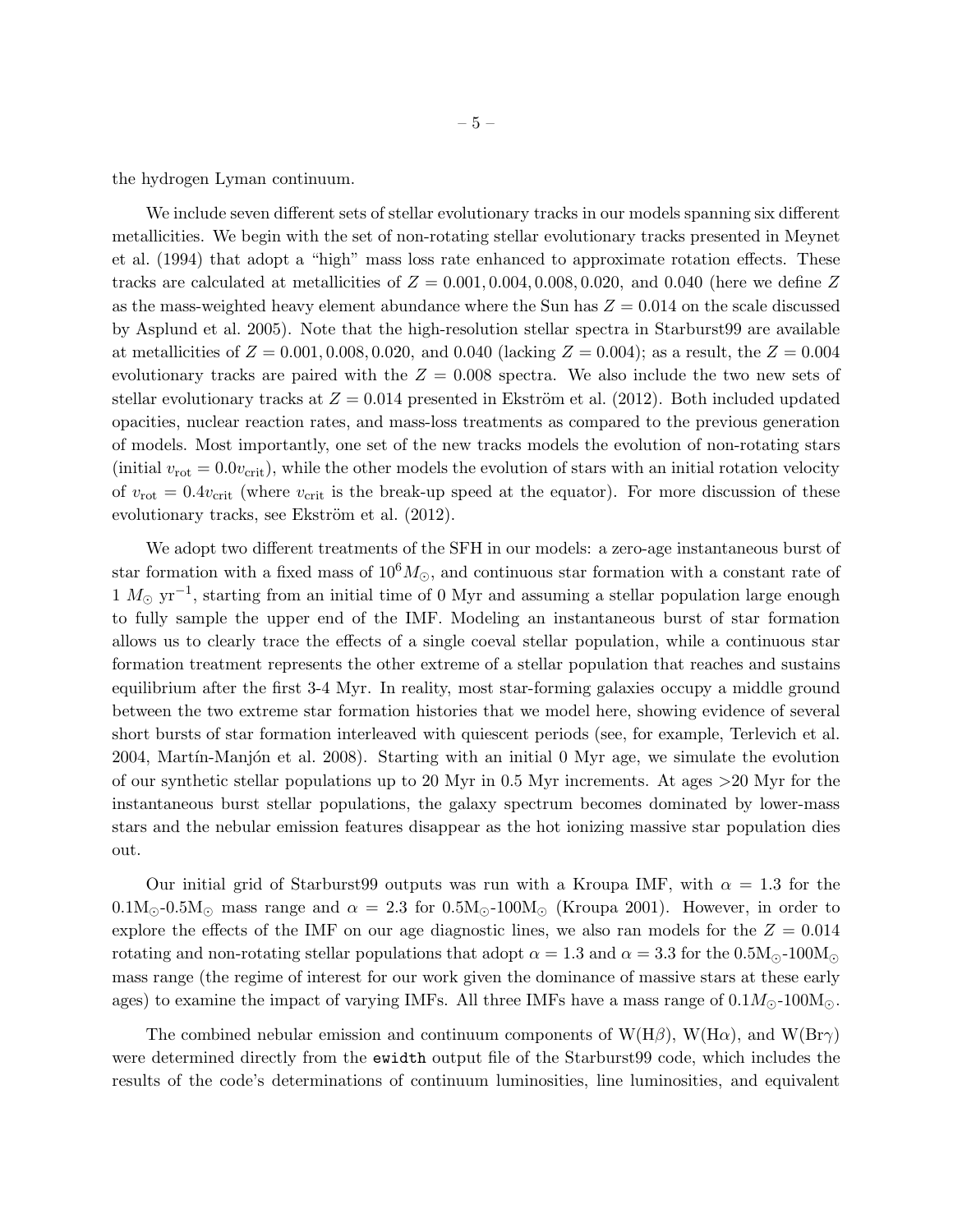widths for the nebular hydrogen features (for more discussion on the importance of the nebular continuum, particularly at early ages and longer wavelengths, see Leitherer & Heckman 1995). The stellar absorption components were calculated based on the hires Starburst99 output file. These data include the code's calculation of a high-resolution theoretical spectrum from 3000- 7000Å<sup>[1](#page-10-0)</sup>. For our calculations we used the normalized spectra from this file to fit the stellar H $\beta$  and  $H\alpha$  absorption features and determine an equivalent width. Combining these (negative) values of absorption equivalent widths with the nebular components at each timestep produced final values of  $W(H\beta)$  and  $W(H\alpha)$  for our models. This correction for stellar absorption is particularly important in the case of our instantaneous burst star formation history models at later ages, where the nebular emission components are depleted and the stellar absorption increases (for more discussion see González Delgado et al. 2005). In the case of  $Br_{\gamma}$ , the stellar absorption in this wavelength regime is insignificant at early ages; the continuum is dominated by red supergiants, which do not typically show hydrogen in their spectra (see, for example, Levesque et al. 2005), at later ages  $\langle \geq 10 \text{ Myr} \rangle$ . As a result we simply calculate W(Br $\gamma$ ) as the nebular components with no additional contribution from stellar absorption.

# 3. Evolution of the Hydrogen Recombination Lines

Figure 1 shows the evolution of  $W(H\beta)$ ,  $W(H\alpha)$ , and  $W(Br\gamma)$  with time for our models adopting an instantaneous burst star formation history. All three spectral features show a similar evolution with time and a metallicity-driven spread, comparable to the results of Schaerer & Vacca (1998) and Leitherer et al. (1999). Their evolution is best characterized by a sharp drop in the first 2-5 Myr followed by a significantly more graduate decrease to a  $\leq 0$  equilibrium state. The ages at which these changes take place show a clear dependence on metallicity: equivalent widths in the nonrotating  $Z = 0.014, 0.020$  and 0.040 models show a rapid decrease beginning at 0 Myr and diminish to  $\leq 0$  by 6.5 Myr, while at lower metallicities (and solar metallicity in the case of the rotating models) the equivalent widths stay nearly constant for the first 1-2 Myr and don't drop to  $\leq 0$  until much later. The 0-2Myr plateaus produced by those models can be attributed to longer mainsequence lifetimes for massive stars, allowing these stars to remain in a hotter evolutionary state for longer in such conditions (a consequence of weaker line-driven mass-loss in the low-metallicity models and mixing-driven refueling of the hydrogen-burning core in the rotating models; Ekström et al. 2012). The clearest difference in the later-age evolution is apparent in the  $Z = 0.001$  models, which shows a persistent emission component in all three line features that is present up to  $\sim$ 15 Myr for W(Hβ) and W(Hα) and ~18 Myr for W(Br $\gamma$ ).

Our models with  $Z = 0.004, 0.008$ , and 0.014 also show a brief plateau or increase in W(H $\beta$ ),  $W(H\alpha)$ , and  $W(Br\gamma)$  beginning at 3-3.5 Myr and lasting 0.5-1Myr (interestingly, the evolution of

<sup>&</sup>lt;sup>1</sup>For more information on the output products of Starburst99 please see http://www.stsci.edu/science/starburst99/.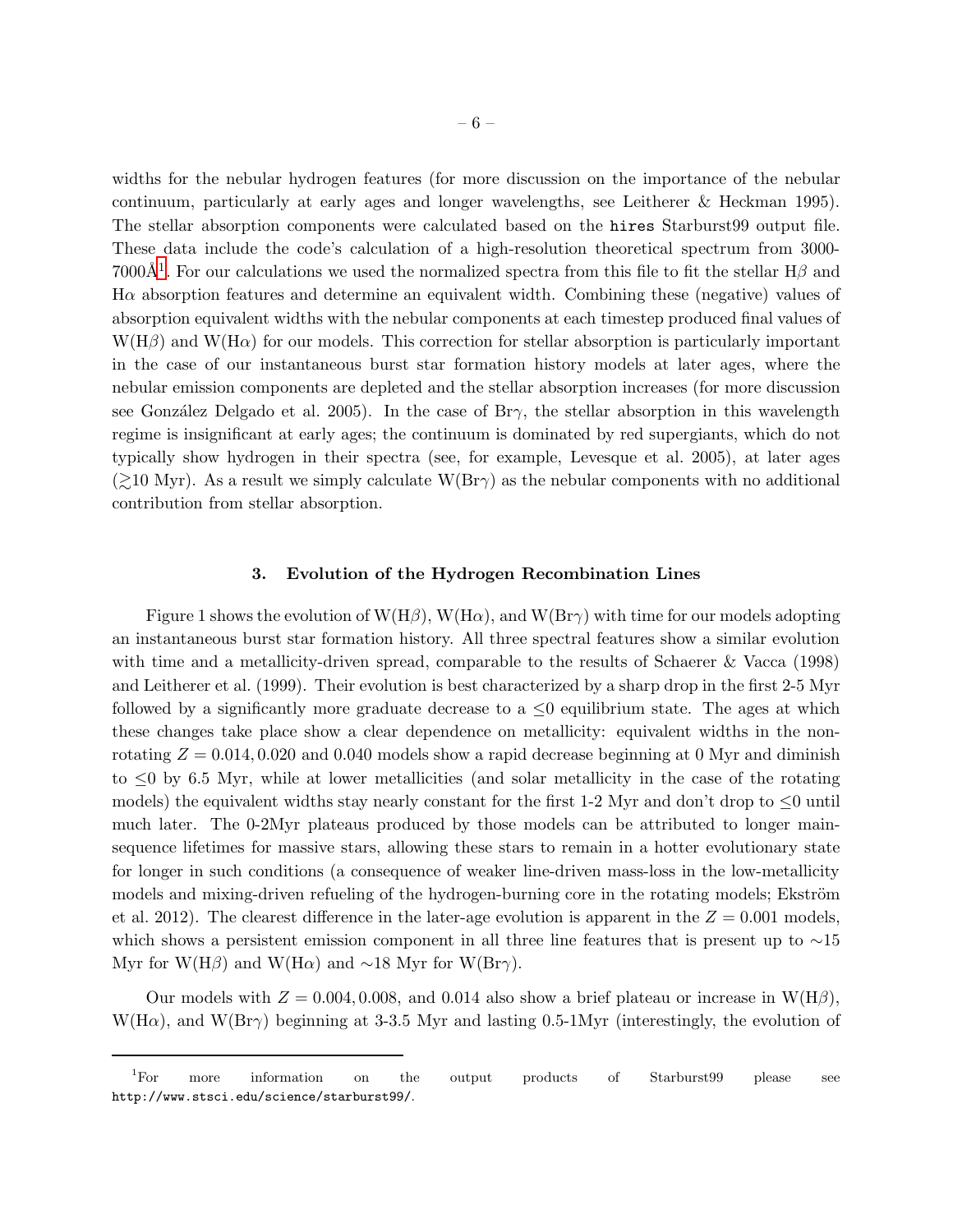$W(H\beta)$ ,  $W(H\alpha)$ , and  $W(Br\gamma)$  illustrated in Leitherer et al. 1999 also shows this small increase, but only in the *higher-metallicity* cases). The rotating  $Z = 0.014$  models include a second 0.5-1Myr increase in the equivalent widths at 5.5 Myr, and predict larger equivalent widths than the non-rotating  $Z = 0.014$  models between 1-10.5 Myr. From our past work on the ionizing spectra produced by rotating and non-rotating stellar populations (Levesque et al. 2012) we can attribute these small increases in equivalent width to the onset and duration of the Wolf-Rayet phase in our modeled stellar populations. Non-rotating models of stellar evolution predict Wolf-Rayet stars an age of 3-5 Myr, while rotating models permit lower-mass stars to evolve to the Wolf-Rayet phase, maintaining a higher ionizing flux for longer and showing a later increase in equivalent widths corresponding to the age of the lower-mass Wolf-Rayet population.

The exception to this very similar evolution of the hydrogen recombination lines with time is the  $Z = 0.001$  model. At this metallicity we see a slower overall decrease in W(H $\beta$ ) and W(H $\alpha$ ) with time and a significant resurgence in the value of  $W(Br\gamma)$  beginning at 5.5 Myr and lasting until 7 Myr. This demonstrates that  $Br\gamma$  may not be a robust indicator of young stellar population age at very low metallicities due to its double-valued nature of behavior. The unique behavior at  $Z = 0.001$  can be attributed to the effects of low metallicity on the red supergiant population. At high metallicities the ionizing fluxes decrease nearly monotonically after 3 Myr and the near-IR continuum increases at >5 Myr due to the onset of the red supergiant phase for moderately-massive  $(10-25M<sub>©</sub>)$  stars. Combined, this leads to a steep decline in equivalent width. At  $Z = 0.001$ , the behavior of the ionizing fluxes is the same but there are far fewer red supergiants, a consequence of low-metallicity stellar evolution (see, for example, Elias et al. 1985, Levesque & Massey 2012). This lack of red supergiants causes a significant drop in the near-IR continuum luminosity at 5-7 Myr, leading to an ultimate increase in the observed equivalent width at these ages (see also Leitherer et al. 1999). A similar but much slighter "bump" is also apparent in the  $Z = 0.004$  models at 5.5 Myr. It is worth noting that, as described in Section 2, our  $Z = 0.004$  models were produced by combining  $Z = 0.004$  stellar evolutionary tracks with  $Z = 0.008$  atmosphere models; therefore, it is possible that a model run with  $Z = 0.004$  stellar atmospheres would in fact present a clearer missing link between the predictions of our  $Z = 0.001$  and  $Z = 0.004$  models.

In Figure 2, we plot  $W(H\beta)$ ,  $W(H\alpha)$ , and  $W(Br\gamma)$  as a function of time for models that adopt a continuous star formation rate. While our instantaneous burst models are the best means of examining the equivalent widths produced by a single coeval stellar population - making them the preferred models for applications for starburst galaxies - our continuous star formation models represents the opposing "extreme" of star formation history. With all star-forming galaxies occupying some middle ground between these two assumptions, the equivalent widths produced by both sets of models effectively serve as lower (instantaneous) and upper (continuous) limits on the young stellar population age associated with an observed equivalent width. Like the instantaneous burst models, our continuous star formation models show a similar metallicity-dependent evolution with time for W(H $\beta$ ), W(H $\alpha$ ), and W(Br $\gamma$ ); however, in the continuous star formation case the models instead approach constant >0 values at later ages as the synthetic stellar populations reach equi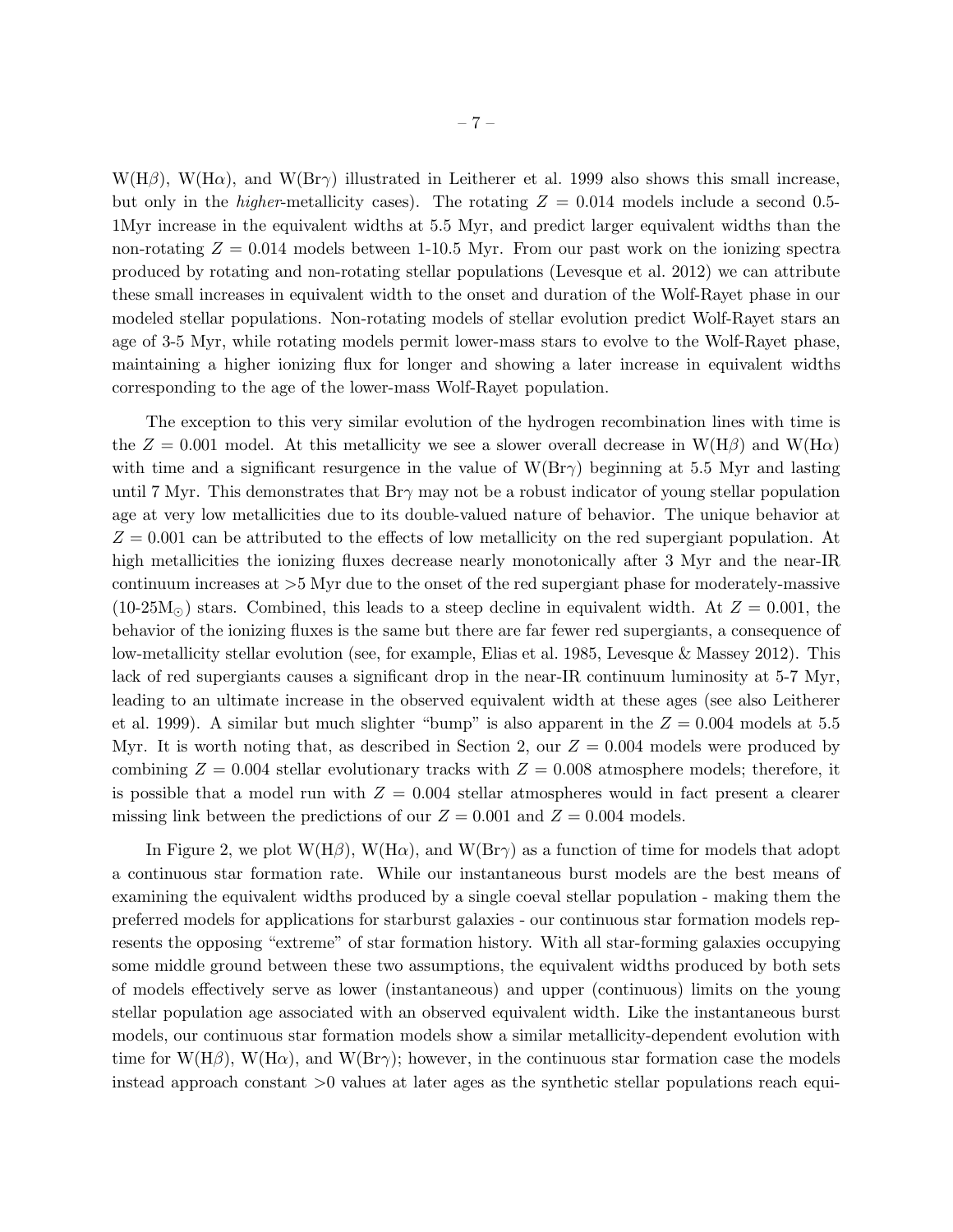librium. At later ages in particular, these predicted equivalent widths are useful for corrections in broad-band photometry observations of star-forming galaxies.

Finally, in Figure 3 we consider the effects of IMF variations on the predicted values of  $W(H\beta)$ ,  $W(H\alpha)$ , and  $W(Br\gamma)$  for our rotating and non-rotating  $Z = 0.014$  models. As previously illustrated by Leitherer et al. (1999), changes in  $\alpha$  can have a strong effect on the predicted equivalent widths of the hydrogen recombination lines; steeper IMFs consistently produce smaller equivalent widths at all ages and the difference appears to become more pronounced at higher values of  $\alpha$ . A Kroupa IMF and shallower ( $\alpha = 1.3$  throughout) IMF do produce comparable values of W(H $\beta$ ), W(H $\alpha$ ), and  $W(Br\gamma)$  for the non-rotating instantaneous burst models, but otherwise the differences are consistent for both star formation histories and rotation treatments. Based on a similar analysis in Leitherer et al. (1999), these IMF effects should not be metallicity-dependent.

# 4. Discussion

We have illustrated the predicted evolution of  $W(H\beta)$ ,  $W(H\alpha)$ ,  $W(Br\gamma)$  as a function of age for our grid of stellar population synthesis models. These predictions are the first to accommodate the combined effects of nebular emission and continuum absorption produced by a stellar population, and also include models that span multiple metallicities, star formation histories, and stellar rotation treatments, offering improvements over previous work (e.g. Leitherer et al. 1999, Schaerer  $& \text{Vacca 1998}, \text{ Martín-Manjón et al. 2008}, \text{Levesque et al. 2010a}. Given constraints on metallic$ ity, these predicted equivalent widths can be applied to observations of star-forming galaxies to approximate the age of their young stellar populations.

However, it is important to note several shortcomings of these models that may limit the efficacy of our predicted equivalent widths when applied to observations. Like many stellar population synthesis codes (e.g. Bruzual & Charlot 2003), Starburst99 does not account for the destructive effects of dust, instead assuming that 100% of the ionizing photons produced by the stellar population make it to recombination. Accounting for dust effects in typical star-forming galaxies should yield values for W(H $\alpha$ ) and W(H $\beta$ ) that are ∼30% lower to account for the absorption of Lyman continuum photons (e.g. DeGioia-Eastwood 1992, Fioc & Rocca-Volmerage 1997, Inoue et al. 2001). Similarly, the use of hydrogen recombination lines as age indicators is rendered ineffective for very high-metallicity or dusty galaxies where the bulk of the ionizing photons will be destroyed before they can recombine.

The predicted W(H $\alpha$ ) and W(H $\beta$ ) equivalent widths can also potentially suffer from the effects of dilution, as described in Fernandes et al. (2003) and Section 1. The presence of a significantly older  $(21 \text{ Gyr})$  stellar population in a star-forming galaxy will result in a significantly redder continuum (due to domination by asymptotic giant branch stars) and significantly dilute the equivalent widths of optical emission features. While it is worth noting that such a scenario assumes a very specific and burst-like star formation history - multiple starbursts separated by  $\geq 1$  Gyr - many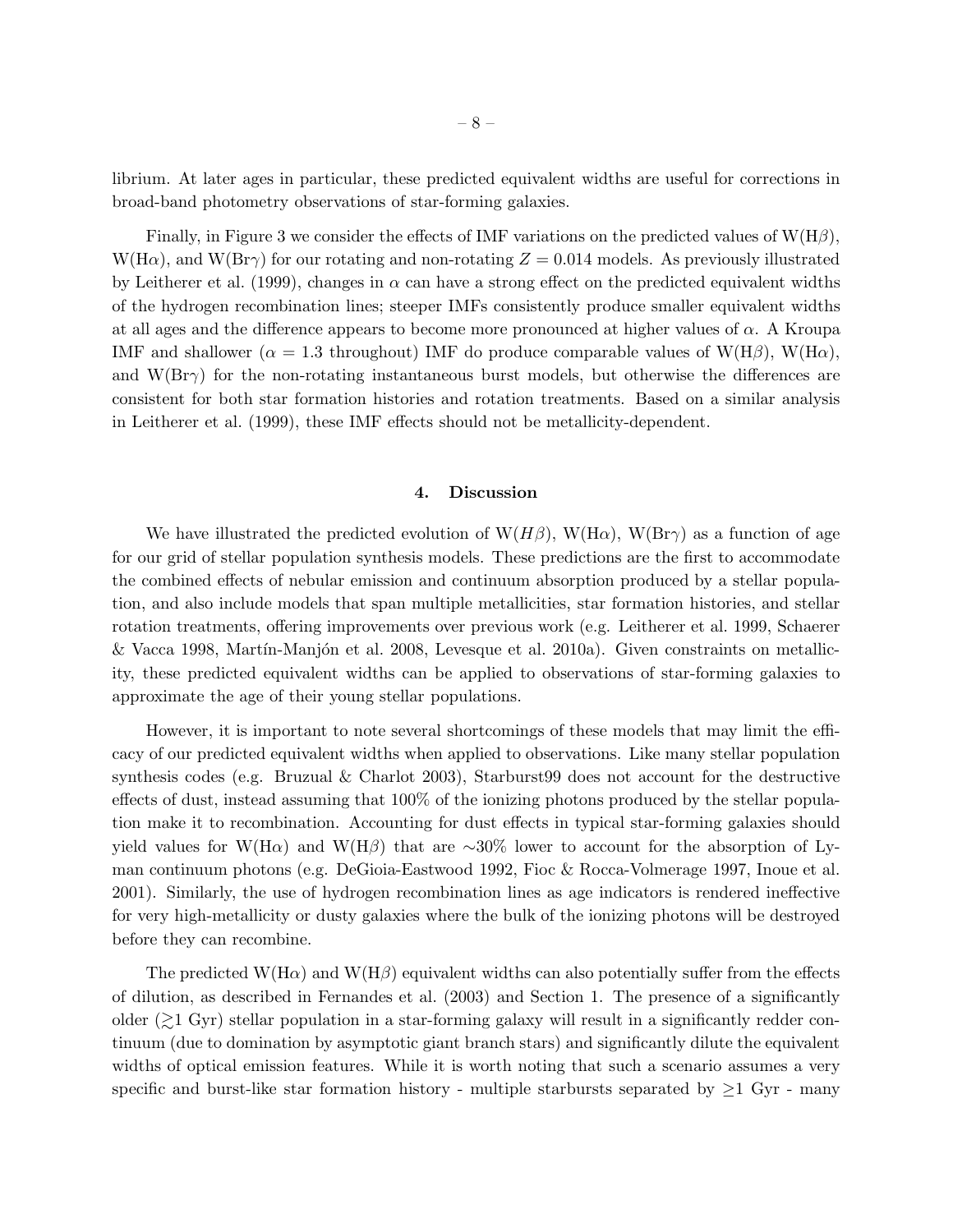star-forming galaxies do include a significant older stellar population that will at least nominally impact the observed continuum. Martín-Manjón et al. (2008) discuss these effects in more detail in their models of multi-burst star formation histories and propose combining emission line observations with  $U - V$  colors for star-forming galaxies to effectively characterize the presence of older underlying stellar populations.

Finally, it is clear that treatments of stellar rotation and mass loss in the evolutionary tracks can have a significant effect on the predicted equivalent widths produced by stellar populations. Levesque et al. (2010b) highlighted the insufficient ionizing fluxes produced by Starburst99 when adopting the non-rotating stellar evolutionary tracks of Meynet et al. (1994). Subsequently, in Levesque et al. (2012) we examined the ionizing continuum produced by a rotating stellar population in detail, and conclude that the rotation rates modeled by the Geneva evolutionary tracks (Ekström et al. 2012, Georgy 2012) may now lead to an overproduction of high-energy ionizing photons. The treatment of rotation itself presents an important source of uncertainty that must be considered in such work (e.g. Meynet et al. 2013, Chieffi & Limongi 2013). Finally, current evolutionary tracks, both rotating and non-rotating, have highlighted several uncertainties concerning mass loss rates, particularly during the red supergiant phase (Georgy et al. 2012). Even so, it is clear that rotation directly yields larger equivalent widths for the hydrogen recombination lines. Furthermore, binary stellar evolution also has a significant impact on the ionizing flux; similar to a rotation stellar population, models of binary stellar evolution produce significantly larger equivalent widths (Eldridge & Stanway 2009). These comparisons highlight the importance of stellar evolutionary models, and their treatments of crucial properties such as rotation and binary, in modeling stellar populations.

EML is supported by NASA through Hubble Fellowship grant number HST-HF-51324.01-A from the Space Telescope Science Institute, which is operated by the Association of Universities for Research in Astronomy, Incorporated, under NASA contract NAS5-26555. Support for Program number AR-12824 was provided by NASA through a grant from the Space Telescope Science Institute, which is operated by the Association of Universities for Research in Astronomy, Incorporated, under NASA contract NAS5-26555.

# REFERENCES

Asplund, M., Grevesse, N., & Sauval, A. J. 2005, ASPC, 336, 25 Bruzual, G. & Charlot, S. 2003, MNRAS, 344, 1000 Chieffi, A. & Limongi, M. 2013, ApJ, 764, 21 Copetti, M. V. F., Pastoriza, M. G., & Dottori, H. A. 1986, A&A, 156, 111 DeGioia-Eastwood, K. 1992, ApJ, 397, 542 Dottori, H. A. 1981, Ap&SS, 80, 267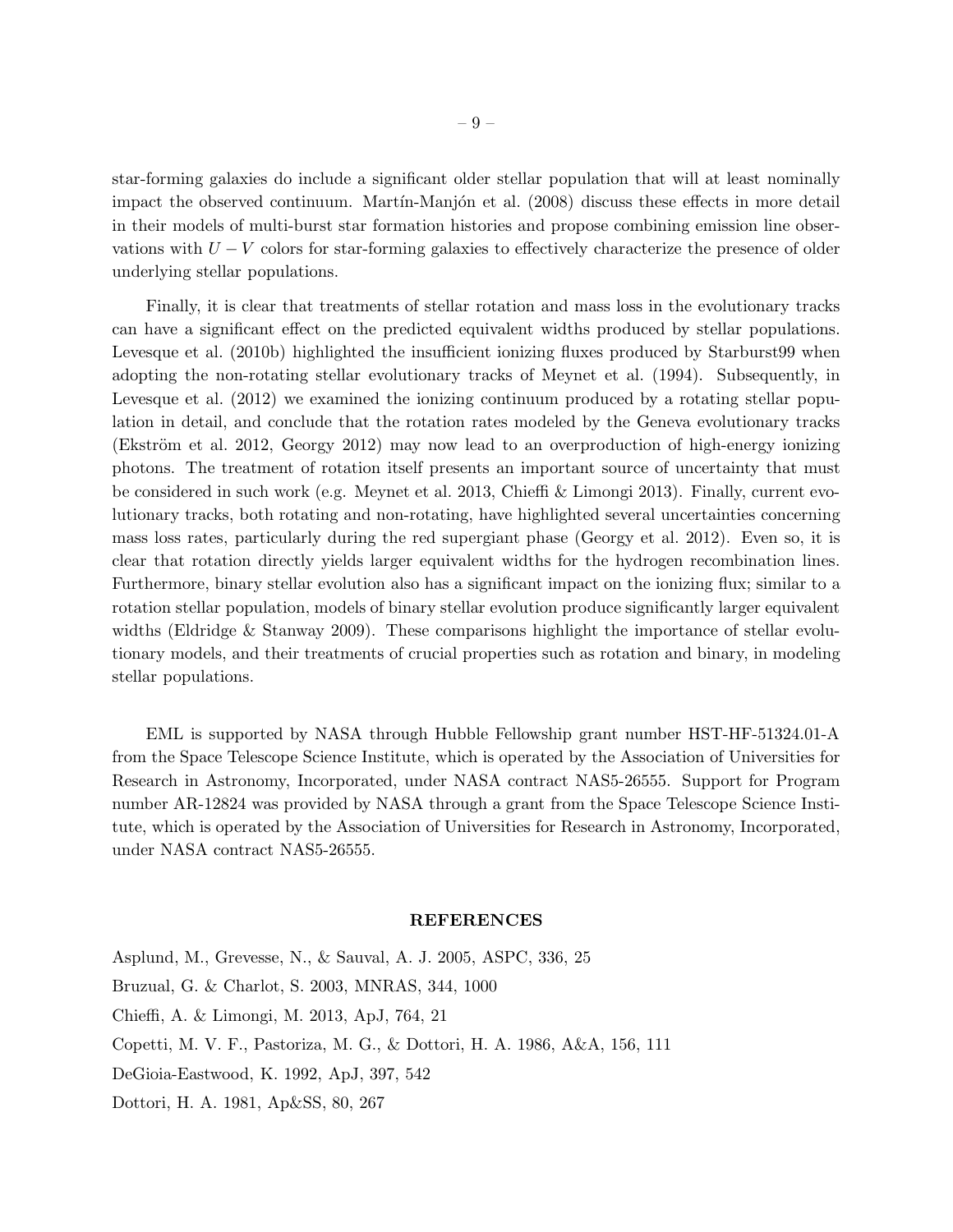- Ekström, S. et al. 2012, A&A, 537, 146
- Eldridge, J. J. & Stanway, E. R. 2009, MNRAS, 400, 1019
- Elias, J. H., Frogel, J. A., & Humphreys, R. M. 1985, ApJS, 57, 91
- Fernandes, R. C., Le˜ao, J. R. S., & Lacerda, R. R. 2003, MNRAS, 340 29
- Fioc, M. & Rocca-Volmerange, B. 1997, A&A, 326, 950
- Georgy, C. 2012, A&A, 538, L8
- Georgy, C., et al. 2013, A&A, in press (arXiv:1308:2914)
- González Delgado, R. M., Cerviño, M., Martins, L. P., Leitherer, C., & Hauschildt, P. H. 2005, MNRAS, 357, 945
- Gonz´alez Delgado, R. M., Leitherer, C., & Heckman, T. M. 1999, ApJS, 125, 489
- Hillier, D. J. & Miller, D. L. 1998, ApJ, 496, 407
- Inoue, A. K., Hirashita, H., & Kamaya, H. 2001, ApJ, 555, 613
- Kroupa, P. 2001, MNRAS, 322, 231
- Leitherer, C. 2005, AIPC, 783, 280
- Leitherer, C. & Chen, J. 2009, New Astronomy, 14, 356
- Leitherer, C. & Heckman, T. M. 1995, ApJS, 96, 6
- Leitherer, C. et al. 1999, ApJS, 123, 3
- Leitherer, C., et al. 2010, ApJ, 189, 309
- Lejeune, Th., Cuisinier, F., & Buser, R. 1997, A&AS, 125, 229
- Levesque, E. M., Berger, E., Kewley, L. J., & Bagley, M. 2010a, AJ, 139, 694
- Levesque, E. M., Kewley, L. J., & Larson, K. L. 2010b, AJ, 139, 712
- Levesque, E. M., Leitherer, C., Ekström, S., Meynet, G. & Schaerer, D. 2012, ApJ, 751, 61
- Levesque, E. M. & Massey, P. 2012, AJ, 144, 2
- Levesque, E. M., Massey, P., Olsen, K. A. G., Plez, B., Josselin, E., Maeder, A., & Meynet, G. 2005, ApJ, 628, 973
- Massey, P. 2013, NewAR, 57, 14
- Martins, L. P., González Delgado, R. M., Leitherer, C. Cerviño, M., & Hauschildt, P. 2005, MNRAS, 358, 49
- Martín-Manjón, M. L., Mollá, M., Díaz, A. I., & Terlevich, R. 2008, MNRAS, 385, 854
- Meynet, G. Maeder, A., Schaller, G., Schaerer, D., & Charbonnel, C. 1994, A&AS, 103, 97
- Meynet, G., et al. 2013, LNP, 865, 3
- Pauldrach, A. W. A., Hoffman, T. L., & Lennon, M. 2001, A&A, 375, 161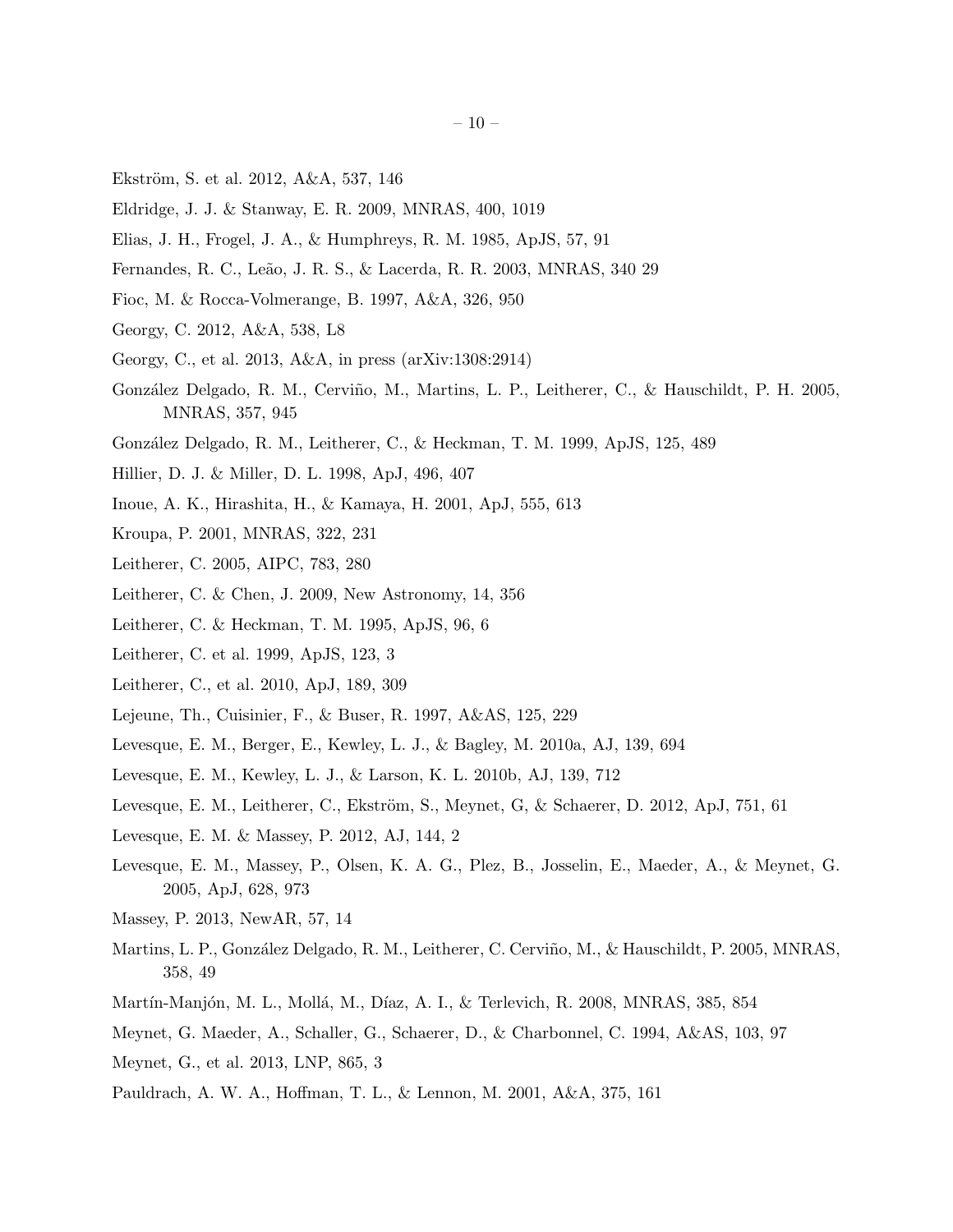- Schaerer, D., & Vacca, W. D. 1998, ApJ, 497, 618
- Smith, L. J., Norris, R. P. F, & Crowther, P. A. 2002, MNRAS, 337, 1309
- Stasińska, G. & Leitherer, C. 1996, ApJS, 107, 661
- Stasińska, G., Schaerer, D., & Leitherer, C. 2001, A&A, 370, 1
- Terlevich, R., Silich, S., Rosa-Gonzálex, D., & Terlevich, E. 2004, MNRAS, 348, 1191
- Vanbeveren, D., De Donder, E., Van Bever, J., Van Rensbergen, W., & De Loore, C. 1998, NewA, 3, 443
- Vázquez, G. A. & Leitherer, C. 2005, ApJ, 621, 695

<span id="page-10-0"></span>This preprint was prepared with the AAS IATEX macros v5.2.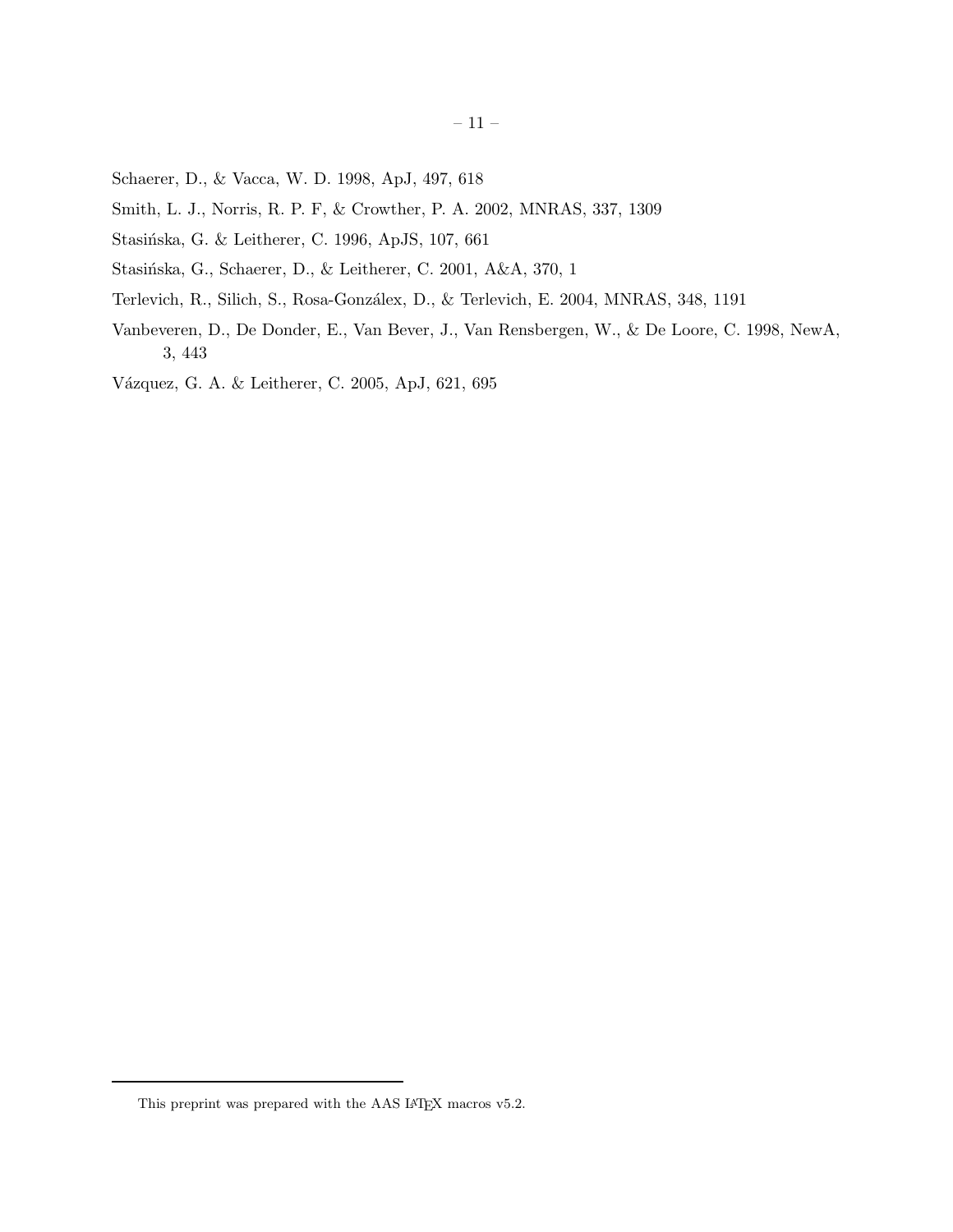

Fig. 1.— The evolution of W(H $\beta$ ) (top), W(H $\alpha$ ) (center), and W(Br $\gamma$ ) (bottom) with age for our models adopting an instantaneous burst star formation history (with an initial mass of  $10^6$  M<sub>☉</sub>) and a Kroupa IMF ( $alpha = 2.3$  for  $0.5M_{\odot}$ -100 $M_{\odot}$ ). The models span the five metallicities available from the Meynet et al. (1994) stellar evolutionary tracks as well as the  $z = 0.014$  evolutionary tracks of Ekström et al. (2012), and adopt rotation rates of  $v_{\text{rot}} = 0$  (solid lines) and  $v_{\text{rot}} = 0.4v_{\text{crit}}$ (dashed line).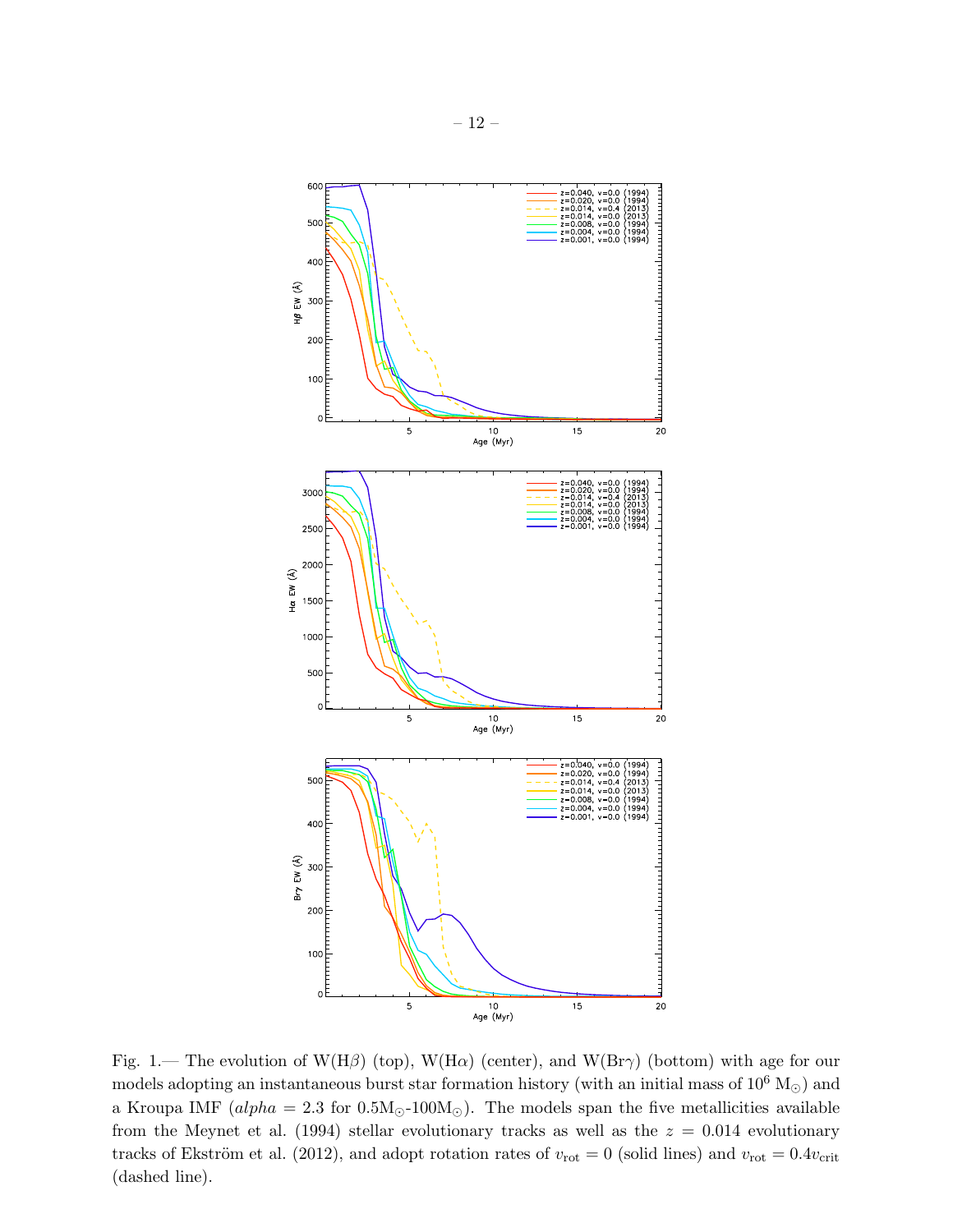

Fig. 2.— As in Figure 1, but for models adopting a continuous star formation history with a star formation rate of 1  $M_{\odot}$  yr<sup>-1</sup>.